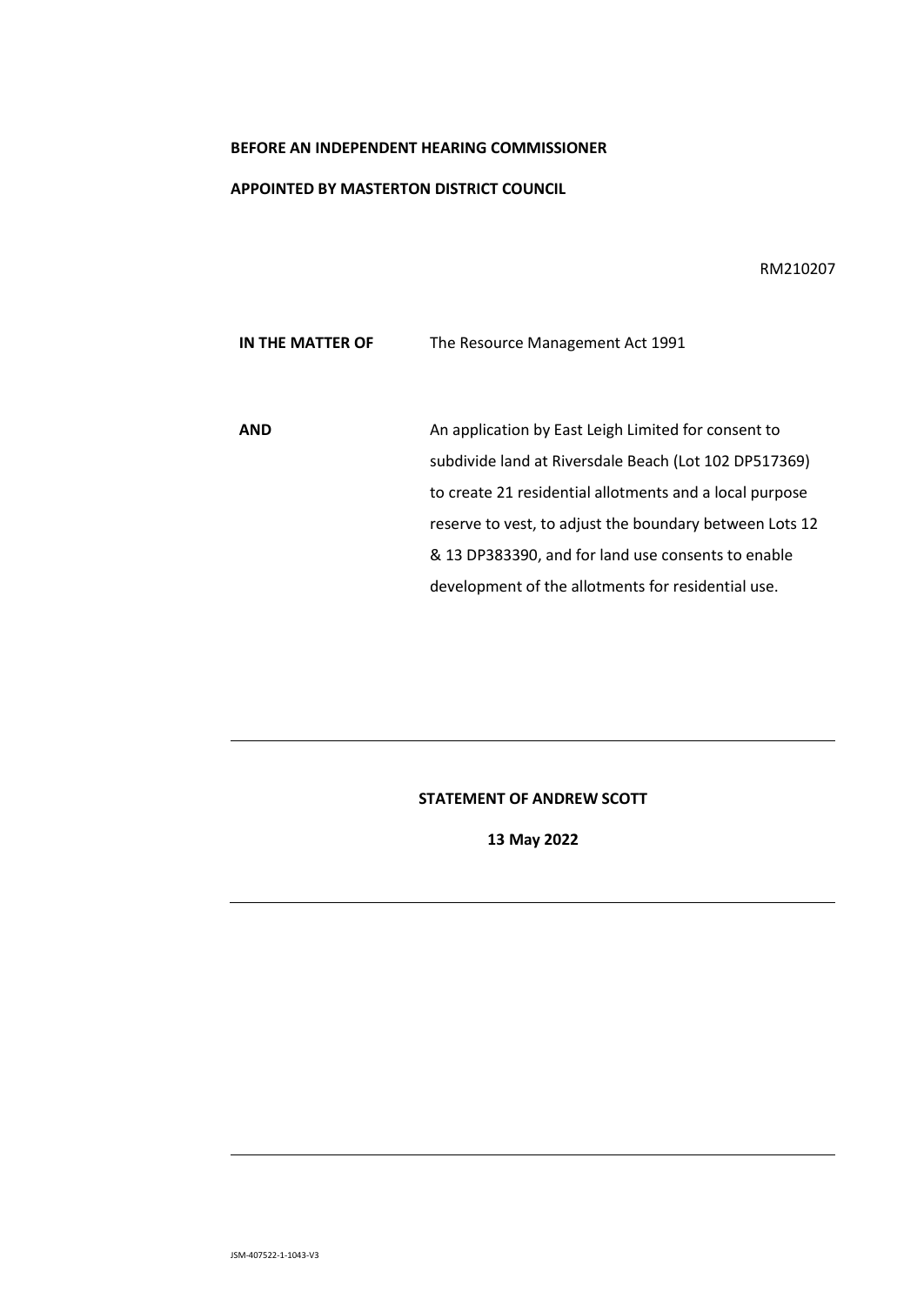- 1 Thank you for allowing me to speak at the start of this hearing.
- 2 Firstly, I would like to thank Tangata Whenua for their involvement in the process of this application and the Cultural Impact Assessment prepared by Dr Takirirangi Smith.
- 3 It was interesting to read in Dr Smiths report about some of the  $18^{th}$  and  $19^{th}$ century History. I also note the reference to the Historic walking track to Waikaraka, but that its precise location is unknown. Within our application we have included a walking track from the Beach Settlement in order to allow the residents of the Terraces to walk to the beach and the reserve, and residents of the Settlement to enjoy the views from the Terraces.
- 4 In his report he also comments on reserve land. We have planted a lot of native species in the valleys and eastern facing slopes of the terraces and we would be open to making these additional reserves available for the community.
- 5 At the beginning of the exercise to further develop the Terraces we held two consultation exercises with the local community in the Golf Club at Riversdale. It gave us an opportunity to recognise concerns expressed by many members of the community and the current proposals have developed as a result. We acknowledge the concerns of the submitters and are very grateful for the comments of support we have received both publicly and privately.
- 6 When we bought East Leigh station in 1995 an article in The Wairarapa Times Age was headlined: "A mystery London buyer has bought Riversdale Station and 36 hectares of land bordering the beach resort that is earmarked for residential development". I mention this because it was acknowledged and anticipated that Riversdale Station represented not just a lovely farm, but also an opportunity for some residential development, providing an opportunity for more people to benefit from this wonderful bit of New Zealand coastline. In the Wairarapa Age article, Brian Bodle was quoted as saying "with only four other sections available for sale, a major development of the residential block was a strong possibility".
- 7 In practice more sections have appeared within the Settlement over the last 27 years. Early on we were advised to consider lifestyle sections, but it meant house sites with some 3 to 5 hectares of land at the beach, where people wanted to relax rather than deal with land. The concept of cluster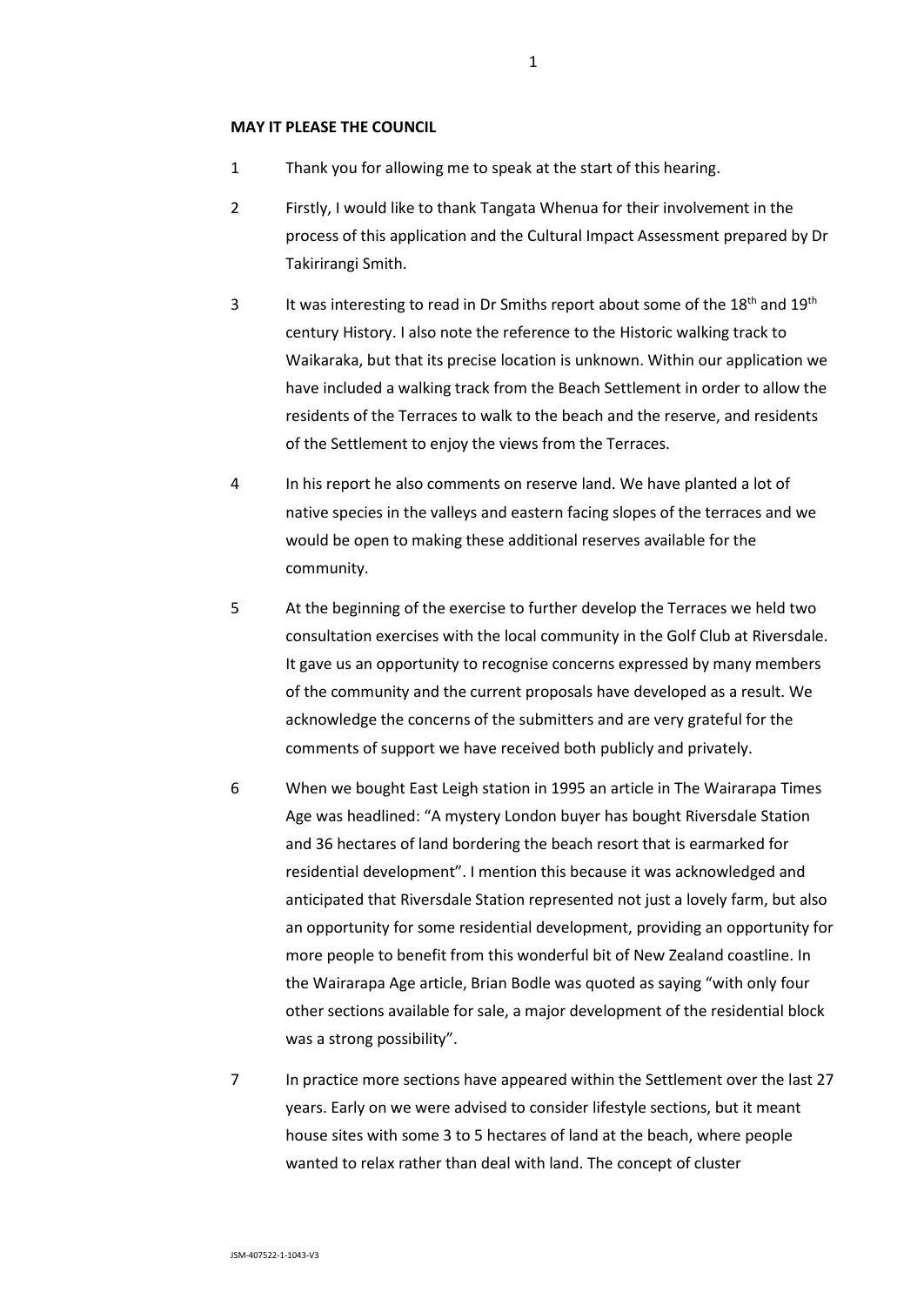development on the three Terraces came out of a meeting with the Council. It meant change and unsurprisingly some people preferred and prefer the status quo.

- 8 What Riversdale Terraces have provided is an alternative to the Beach settlement and a place with wonderful views in all directions. By increasing the available building plots and by having a different outlook from the Settlement, it has encouraged people to think of Riversdale not just as a beach resort, but a place to live and a place to retire to. It has created a bigger community and as we get older most of us enjoy and need community in our lives.
- 9 When we started the development, my wife and I decided it should be something we wanted to be proud of. We are not property developers and we were keen to create a development that could be admired. To create something special we did a lot of planting of native species, river stone entrances and seats, gabion baskets and stainless-steel signage. We hope that people in Riversdale recognise the efforts we made.
- 10 We still have Resource Consent on sections on the Northern Terrace, however we have offered, at no cost, land to the Golf Club for them to extend the Riversdale Golf Course by up to six holes. This option is open until the end of this year and if it is taken up it will involve development over a number of years. As a result of this we are not able to develop the Northern Terrace until after the end of this year at the earliest. If the Golf Course take up their option, it will involve the loss of probably 15 consented sections.
- 11 All the sections originally consented on the Middle and Southern Terraces have been sold apart from a couple providing access to the East leigh Farm. We recognised early on that there were potential sections on the Southern Terrace that were considerably less visible than many sections on the middle terrace and even on the Northern Terrace. That is the basis for now applying for Resource Consent on the 21 sections in the application.
- 12 We intend to apply the same standards to this part of the development as we have done to the current development. There will be a few minor changes to road and swale design taking account of issues that have been identified with the current designs. We have already planted the slopes and valleys around the Southern Terrace with native species and there is a programme for further infill this winter. The hope is that it will provide a similar impact to the native bush around the northern terrace in a few years' time. As well as providing a